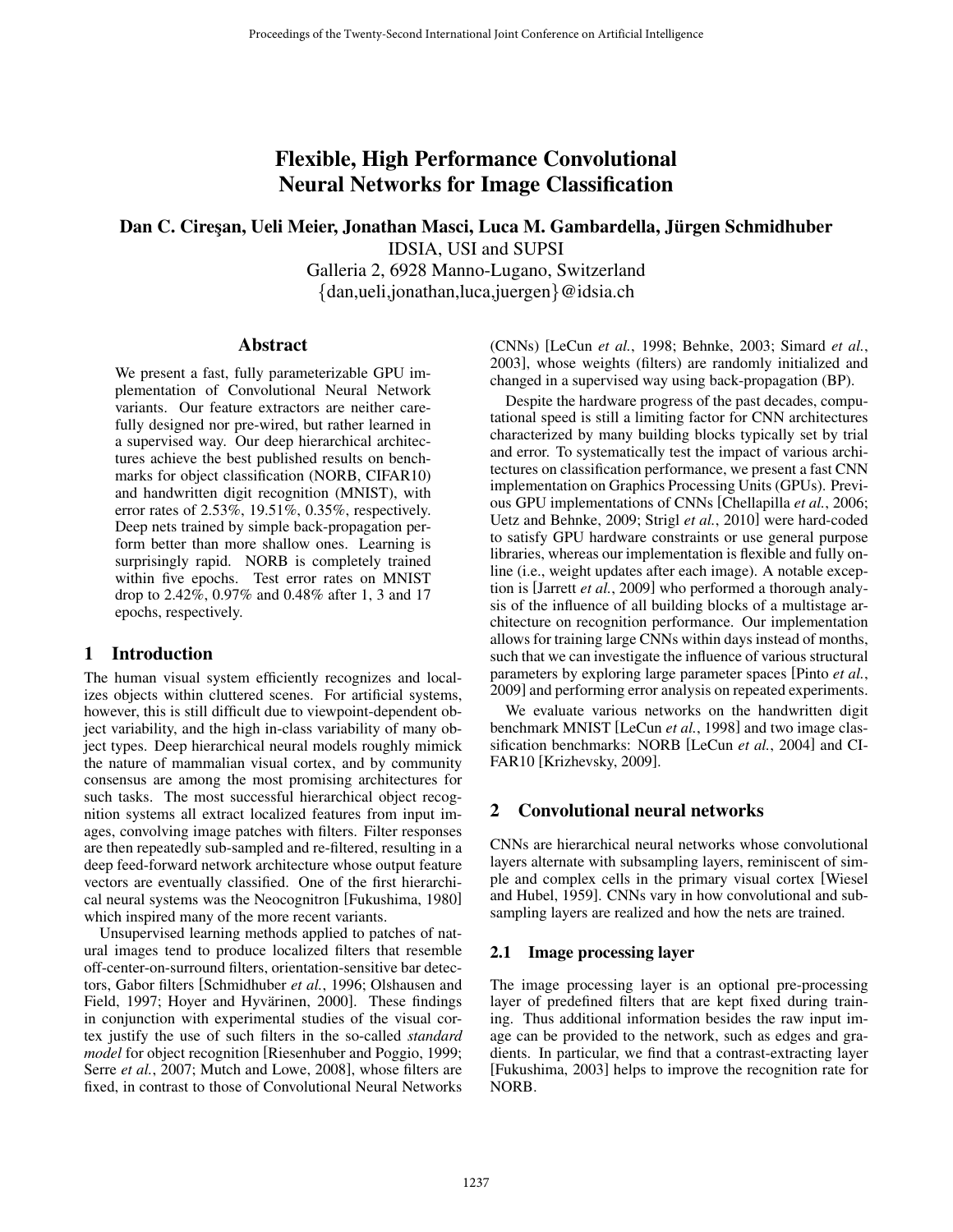#### 2.2 Convolutional layer

A convolutional layer is parametrized by the size and the number of the maps, kernel sizes, skipping factors, and the connection table. Each layer has M maps of equal size  $(M_x,$  $M_y$ ). A kernel (blue rectangle in Fig 1) of size  $(K_x, K_y)$  is shifted over the valid region of the input image (i.e. the kernel has to be completely inside the image). The skipping factors  $S_x$  and  $S_y$  define how many pixels the filter/kernel skips in xand y-direction between subsequent convolutions. The size of the output map is then defined as:

$$
M_x^n = \frac{M_x^{n-1} - K_x^n}{S_x^n + 1} + 1; \quad M_y^n = \frac{M_y^{n-1} - K_y^n}{S_y^n + 1} + 1 \tag{1}
$$

where index *n* indicates the layer. Each map in layer  $L^n$  is connected to at most  $M^{n-1}$  maps in layer  $L^{n-1}$ . Neurons of a given map share their weights but have different receptive fields.

## 2.3 Max-pooling layer

The biggest architectural difference between our implementation and the CNN of [LeCun *et al.*, 1998] is the use of a max-pooling layer instead of a sub-sampling layer. No such layer is used by [Simard *et al.*, 2003] who simply skips nearby pixels prior to convolution, instead of pooling or averaging. [Scherer *et al.*, 2010] found that max-pooling can lead to faster convergence, select superior invariant features, and improve generalization. A theoretical analysis of feature pooling in general and max-pooling in particular is given by [Boureau *et al.*, 2010]. The output of the max-pooling layer is given by the maximum activation over non-overlapping rectangular regions of size  $(K_x, K_y)$ . Max-pooling enables position invariance over larger local regions and downsamples the input image by a factor of  $K_x$  and  $K_y$  along each direction.

#### 2.4 Classification layer

Kernel sizes of convolutional filters and max-pooling rectangles as well as skipping factors are chosen such that either the output maps of the last convolutional layer are downsampled to 1 pixel per map, or a fully connected layer combines the outputs of the topmost convolutional layer into a 1D feature vector. The top layer is always fully connected, with one output unit per class label.

## 3 GPU implementation

The latest generation of NVIDIA GPUs, the 400 and 500 series (we use GTX 480 & GTX 580), has many advantages over older GPUs, most notably the presence of a R/W L2 global cache for device memory. This permits faster programs and simplifies writing the code. In fact, the corresponding transfer of complexity into hardware alleviates many software and optimization problems. Our experiments show that the CNN program becomes 2-3 times faster just by switching from GTX 285 to GTX 480.

Manual optimization of CUDA code is very timeconsuming and error prone. We optimize for the new architecture, relying on the L2 cache for many of the device memory accesses, instead of manually writing code that uses



Figure 1: Architecture of a convolutional neural network with fully connected layers, kernel sizes of 5 x 5 and skipping factors of 1.

textures and shared memory. Code obtained by this pragmatic strategy is fast enough. We use the following types of optimization: pre-computed expressions, unrolled loops within template kernels, strided matrices to obtain coalesced memory accesses and registers wherever possible. Additional manual optimizations are possible in case future image classification problems will require even more computing power.

#### 3.1 Data structures

Both outputs y and deltas  $\delta$  of layer  $L^n$  are 2D strided. Their original size is  $M_x \times MM_y$ , but they are horizontally strided with a pitch of 32 floats (we use this stride for all 2D data), resulting in coalesced memory accesses. The vertical stride avoids additional bounding tests in CUDA kernels.

All connections between maps of consecutive layers  $L^{n-1}$ and  $L^n$  are stored in matrix  $C^n$ . Each row of  $C^n$  contains all connections that feed into a particular map in layer  $L^n$ . Because we aim for a flexible architecture with partially connected layers, in the first column we store the number of previous connections. This index is useful for Forward Propagation (FP) and Adjusting Weights (AW) CUDA kernels. The second column stores the number of connections, followed by corresponding indices of maps in  $L^{n-1}$  connected to the current map.

For BP and FP, analogous information about connections is needed. We therefore store backward connections in  $C_{BP}$ . AW requires a list of all map connections (see Subsection 3.4), stored as an array of map index pairs. Dealing with biases in BP kernel requires to know where the weights of particular connections start; this information is stored in a 2D array WIDX<sub>BP</sub> of size  $M^n \times M^{n-1}$ .

#### 3.2 Forward propagation

A straightforward way of parallelizing FP is to assign a thread block to each map that has to be computed. For maps with more than 1024 neurons, the job is further split into smaller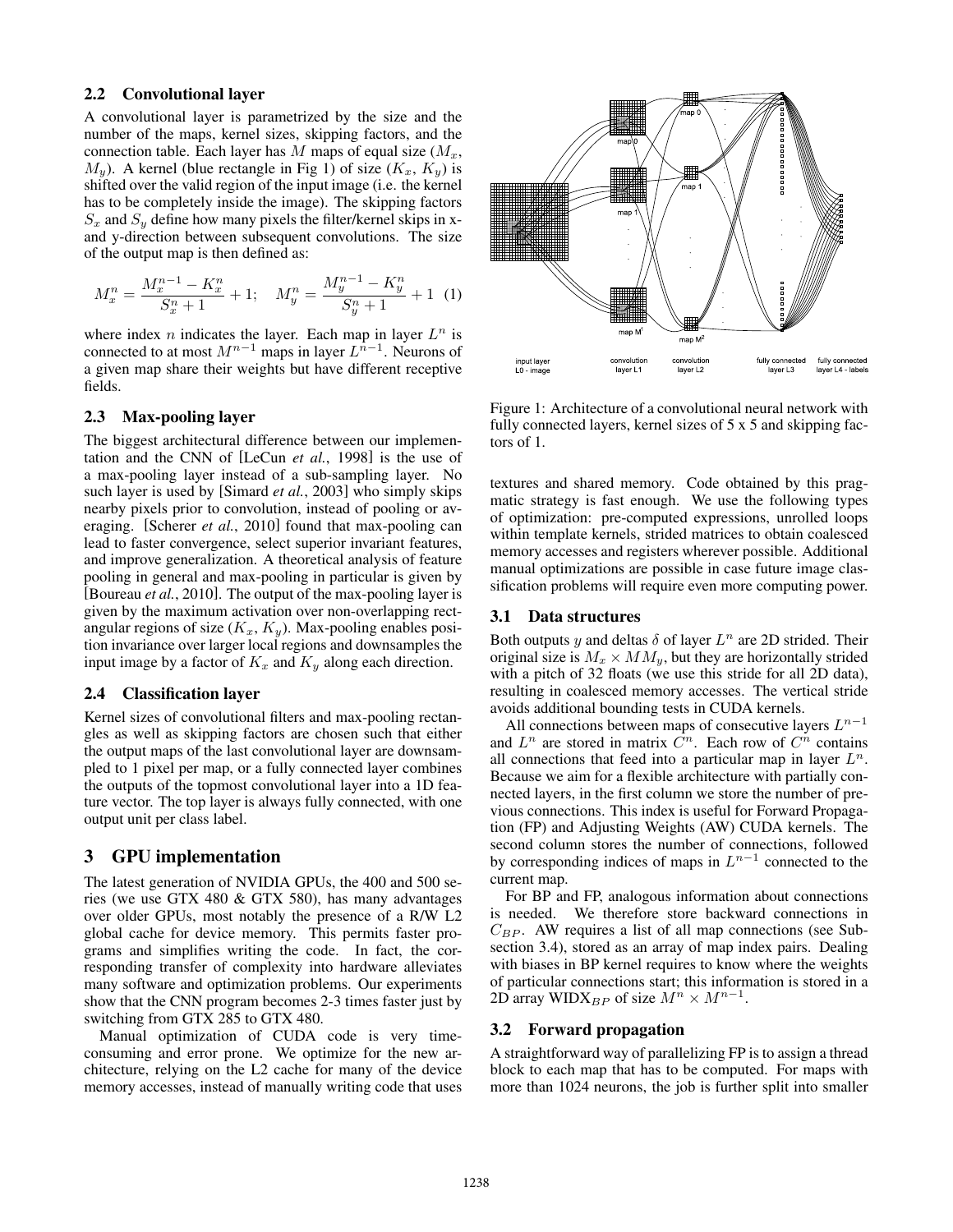blocks by assigning a block to each line of the map, because the number of threads per block is limited (1024 for GTX 480). A one to one correspondence between threads and the map's neurons is assumed. Because of weight sharing, threads inside a block can access data in parallel, in particular the same weights and inputs from the previous layer. Each thread starts by initializing its sum with the bias, then loops over all map connections, convolving the appropriate patch of the input map with the corresponding kernel. The output is obtained by passing the sum through a scaled tanh activation function, and is then written to device memory.

#### 3.3 Backward propagation

BP of deltas can be done in two ways: by pushing or by pulling. Pushing deltas means taking each delta from the current layer and computing the corresponding deltas for the previous layer. For an architecture with shared weights this has the disadvantage of being hard to code. Each delta from the current layer contributes to many deltas in the previous layer, which translates into a lot of programming. There are two ways of avoiding this: either writing partial deltas to a separated block of memory and then putting everything together by calling another kernel (slow because of a tremendous increase in the number of memory accesses, and the need of another kernel), or using atomic writes (to avoid data hazards) to update deltas (very slow because many writings are serialized). We implement pulling deltas, which has almost none of the above speed-limiting drawbacks, but is a bit more complicated.

The (uni- or bi-dimensional) thread grid assigns a (bi- or uni-dimensional) thread block to each map in the previous layer and a thread to each neuron in every map. Similar to FP, for maps with more than 1024 neurons, the 2D grid is further split into smaller 1D blocks by assigning a 2D block to each row of the map. Each thread computes the delta of its corresponding neuron by pulling deltas from the current layer. For every neuron in the previous layer we have to determine the list of neurons in the current layer which are connected to it. Let us consider neuron  $(i, j)$  from a map in layer  $L^{n-1}$ , and then assume that  $(x, y)$  are the coordinates of neurons in maps of  $L^n$  that contribute to the delta of neuron  $(i, j)$ . The  $(x, y)$ neuron is connected to kernel size number neurons ( $K_x \times K_y$ ) from each connected map in the previous layer. The indices in  $L^{n-1}$  of the neurons connected through a kernel to the  $(x, y)$ neuron are:

$$
x(S_x + 1) \le i \le x(S_x + 1) + K_x - 1,
$$
  
\n
$$
y(S_y + 1) \le j \le y(S_y + 1) + K_y - 1.
$$

We can now compute the inequalities for  $(x, y)$ :

$$
\frac{i - K_x + 1}{S_x + 1} \le x \le \frac{i}{S_x + 1},
$$
  

$$
\frac{j - K_y + 1}{S_y + 1} \le y \le \frac{j}{S_y + 1}.
$$

Because  $(x, y)$  has to be inside the map, the final inequalities are:

$$
\max\left(\left\lceil\frac{i-K_x+1}{S_x+1}\right\rceil,0\right) \leq x \leq \min\left(\left\lfloor\frac{i}{S_x+1}\right\rfloor, M_x-1\right),
$$

$$
\max\left(\left\lceil \frac{j-K_y+1}{S_y+1} \right\rceil, 0\right) \le y \le \min\left(\left\lfloor \frac{j}{S_y+1} \right\rfloor, M_y-1\right).
$$

The above inequalities state that the delta of neuron  $(i, j)$ from  $L^{n-1}$  is computed from deltas of neurons in a rectangular area in maps of  $L^n$  (Fig. 2). After summing up the deltas, each thread multiplies the result by the derivative of the activation function.



Figure 2: Back propagating deltas. A connection between two maps from two consecutive layers is displayed. The map in  $L^{n-1}$  has 29 x 29 neurons; the map in  $L^n$  has 13 x 13 neurons. They are linked through a 5 x  $\overline{5}$  kernel K. Skipping factors of  $S_x = 1$  and  $S_y = 1$  are assumed. Arrows and colors depict the correspondence between neurons in  $L^{n-1}$ and their sources in  $L^n$ .

## 3.4 Adjusting weights

FP and BP have a grid over the list of maps, but the AW thread grid is over the list of kernels (filters) between maps of two consecutive layers. The 1D grid has a block for each connection between two maps. Thread blocks are 2D, with a corresponding thread for every kernel weight. The bias weight is included as an entire row of threads, thus requiring thread blocks to have  $(K_x + 1) \times K_y$  threads. Most of the time these additional  $K<sub>y</sub>$  threads will wait, thread (0,0) being activated only for blocks that have to process the bias.

## 4 Experiments

We use a system with a Core i7-920 (2.66GHz), 12 GB DDR3 and four graphics cards: 2 x GTX 480 and 2 x GTX 580. The correctness of the CPU version is checked by comparing the analytical gradient with its finite difference approximation. On GPU this is not possible because all computations are performed with single precision floating point numbers. Hence the GPU implementation's correctness is checked by comparing its results to those of a randomly initialized net after training it for several epochs on the more accurate CPU version. Obtaining identical results after trillions of operations is a strong indication of correctness.

The implemented CNN's plain feed-forward architecture is trained using on-line gradient descent. All images from the training set are used for training and also for validation. If deformations are enabled, only the images from the training set will be deformed. Weights are initialized according to a uniform random distribution in the range  $[-0.05, 0.05]$ . Each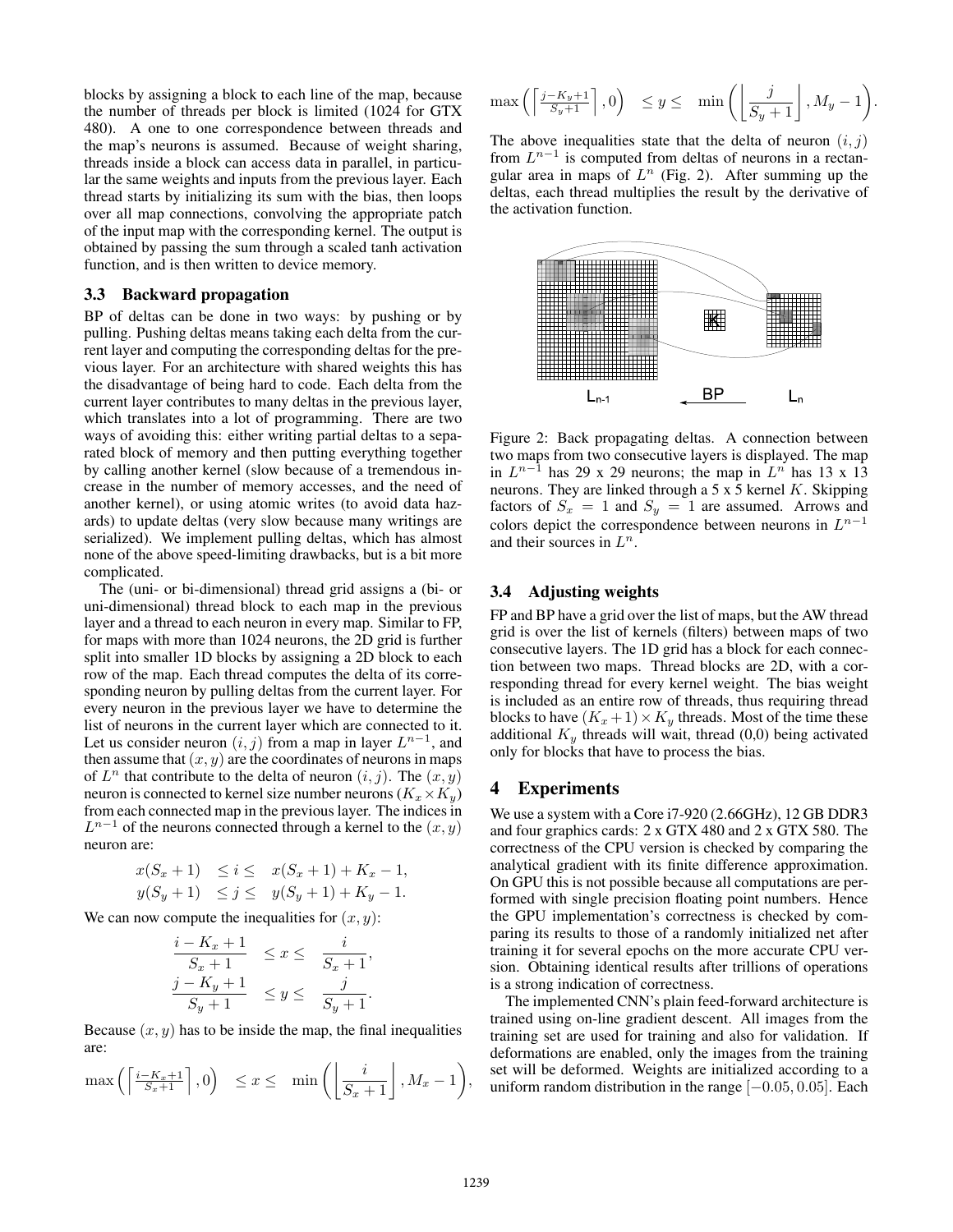neuron's activation function is a scaled hyperbolic tangent:  $y(a)=1.7159 \tanh(0.6666a)$  [LeCun *et al.*, 1998].

We pick the trained CNN with the lowest validation error, and evaluate it on the test set (Test for best Validation - TfbV). The best test error (bT) is also listed for all experiments. The reported computation times per epoch include training, validation and testing as well as all data transfers.

## 4.1 Experiments on MNIST

For the MNIST dataset the networks are trained on deformed images, continually generated in on-line fashion. Affine (translation, rotation, scaling, horizontal shearing) and elastic deformations [Simard *et al.*, 2003] are combined. We use a variable learning rate that shrinks by a multiplicative constant after each epoch, from  $10^{-3}$  down to  $3 \cdot 10^{-5}$  after 500 epochs.

Table 1: Error rates on MNIST test set for randomly connected CNNs with 2 to 6 convolutional layers with M Maps and an optional fully connected Layer with N Neurons, various kernel sizes and skipping factors were used.

| #M, #N                         | <b>TfbV</b>        |
|--------------------------------|--------------------|
| in Hidden Layers               | $\lceil \% \rceil$ |
| 20M-60M                        | 1.02               |
| 20M-60M-150N                   | 0.55               |
| 20M-60M-100M-150N              | 0.38               |
| 20M-40M-60M-80M-100M-120M-150N | 0.35               |

Fully connected convolutional layers lead to an exploding number of network connections and weights, making training of big and deep CNNs for hundreds of epochs impractical even on GPUs. Partial connectivity alleviates this problem and is also biologically more plausible. We reduce the number of connections between convolutional layers in a random way [LeCun *et al.*, 1998; Jarrett *et al.*, 2009]. Table 1 lists results of various networks with 2 to 7 hidden layers with random connections. Additional layers result in better networks, the best one achieving a test error of 0.35% for best validation and a best test error of 0.27%. The best previous CNN result on MNIST is 0.40% [Simard *et al.*, 2003]. A 0.35% error rate was recently also obtained by a big, deep MLP [Ciresan *et al.*, 2010] with many more free parameters. Deeper nets require more computation time to complete an epoch, but we observe that they also need fewer epochs to achieve good test errors. The deepest CNN from Table 1 reaches 2.42%, 0.97% and 0.48% after one, three and seventeen epochs, respectively. On the other hand, the network with 4 instead of 7 hidden layers reaches 4.71%, 1.58%, 0.68% after one, three and seventeen epochs, achieving a test error below 0.50% after only 34 epochs. This shows once more that deep networks, contrary to common belief, can be trained successfully by backpropagation. Despite the numerous free parameters, deep networks seem to learn faster (better recognition rates after fewer epochs) than shallow ones.

#### 4.2 Experiments on NORB

NORB contains stereo images of 3D objects. Hence there are two maps on the input layer. Rotation, scaling, shearing and elastic distortions seem to have a negative impact on generalization. These deformations improve recognition rates for digits that are intrinsically 2D [Ciresan *et al.*, 2010], but seem inadequate for 3D objects.

Initial experiments on NORB show that unlike with MNIST where we use deformations, the CNN needs only 3 to 6 epochs to reach zero validation error. This allows us to quickly run numerous repetitive experiments with huge networks with hundreds of maps per layer. We decided to use a CNN with five hidden layers: layer1, a convolutional layer with 300 maps, kernel size  $6 \times 6$  and skipping factors  $1 \times 1$ ; layer2, a max-pooling layer over a  $2 \times 2$  region; layer3, a convolutional layer with 500 maps, kernel size  $4 \times 4$ , skipping factors  $0 \times 0$ ; layer4, a max-pooling layer over a  $4 \times 4$ region; layer5, a fully connected layer with 500 neurons. The learning rate is initialized by 0.001 and multiplied by 0.95 after every epoch.

Table 2 summarizes the results of four different experiments by switching on/off translation as well as the fixed image processing layer. We report the average error rate as well as the standard deviation of N independent runs with identical architectures but different weight initializations. For the first experiment without translation and no image processing (IP), an average test error rate of 7.86% is obtained. With additional translations of at most 5%, the average error rate drops to 4.71%, contradicting the common belief that CNNs are translation invariant. These results are on par or better than others in the literature: 5.90% error rate for a combination of CNNs and SVMs [LeCun *et al.*, 2004] and 5.20% error rate for restricted Boltzman machines [Nair and Hinton, 2009].

Table 2: Average error rates and standard deviations of N runs for a five hidden layer CNN on the NORB test set (see text for details).

| trans. $[\%]$ | IP           | TfbV [%]        |     | runs time/epoch [s] |
|---------------|--------------|-----------------|-----|---------------------|
|               | no           | $7.86 \pm 0.55$ | 50  | 1141                |
| 5             | $n_{\Omega}$ | $4.71 \pm 0.57$ | 50  | 1563                |
| $\Omega$      | ves          | $3.94 \pm 0.48$ | 50  | 1658                |
| 5             | ves          | $2.53 \pm 0.40$ | 100 | 2080                |

The best previously published result on NORB (2.87%) was obtained by a hierarchical neural network which to every convolutional layer provides a subsampled version plus edge information of the original image [Uetz and Behnke, 2009]. This motivates us to implement a pre-processing layer with fixed filters. We try simple edge masks (Sobel, Scharr), but find that a contrast-extraction layer [Fukushima, 2003] realized by mexican hat shaped filters of size  $21 \times 21$  works best. We use two filters, one with a concentric on-center receptive field and one with a concentric off-center receptive field.

The first filter extracts positive contrast in brightness, whereas the latter extracts negative contrast. Each image from the original NORB is filtered, consequently the input of the CNN has six maps, the original image plus the positive and negative contrast for each of the two stereo channels. Using such a pre-processing layer results in lower average error rates, 3.94% without translation and 2.53% with translation.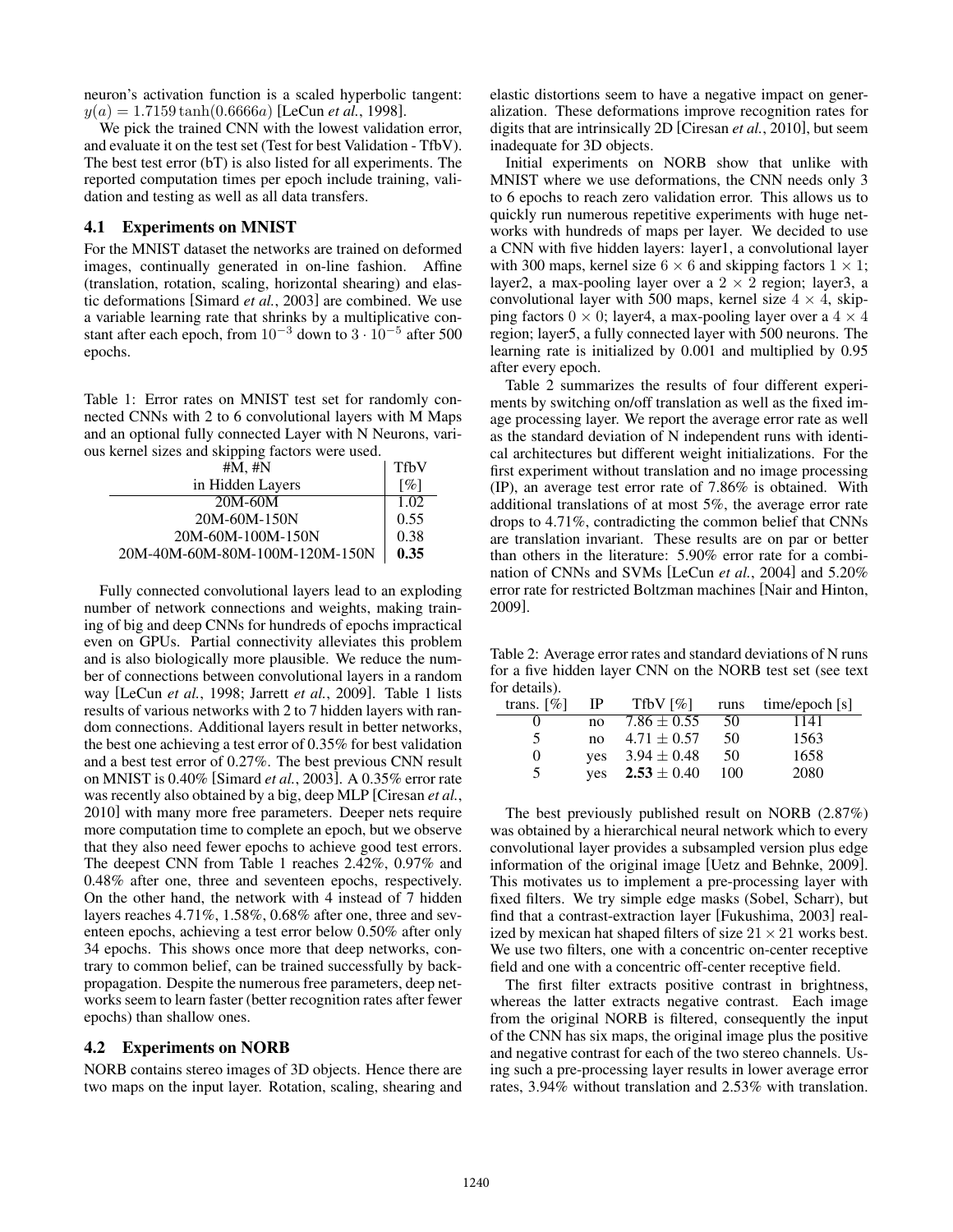This result improves the previous state of the art on NORB [Uetz and Behnke, 2009].

Experience with other image datasets tells us that NORB is unusual. The training set has only five instances per class. The resulting poor training set variability makes the nets learn quickly but generalize badly. NORB is the only dataset that profits from a fixed pre-processing layer in a substantial way. For MNIST and CIFAR10 such pre-processing has little or no effect. It is also worth noting that NORB's standard error rate deviation is bigger than CIFAR10's (see Tables 2 and 3). Identical nets with different initializations do not produce very consistent results. The best net had an error rate of 1.72%, the worst 3.69%.

#### 4.3 Experiments on CIFAR 10

CIFAR10 is a collection of natural color images of 32x32 pixels. It contains 10 classes, each of them with 5000 samples in the training set and 1000 in the test set. The images greatly vary inside each class. They are not necessarily centered, may contain only parts of the object, and have varying backgrounds. All of this makes CIFAR10 the hardest problem addressed in this paper. The CNN has three maps, one for each color channel (RGB). The CIFAR10 images are relatively small in comparison to NORB's, and force us to use small kernels. The tested CNNs differ only in the number of maps per convolutional and max-pooling layer. All have eight hidden layers: layer1, a convolutional layer with  $3 \times 3$  kernels and skipping factor of 0; layer2, a max-pooling layer over a  $3 \times 3$  region; layer3, a convolutional layer with  $3 \times 3$  kernels and skipping factors of  $0 \times 0$ ; layer4, a max-pooling over a  $2 \times 2$  region; layer5, a convolutional layer with  $3 \times 3$  kernels and a skipping factors of  $0 \times 0$ ; layer6, a max pooling layer over a  $2 \times 2$  region; layer7, a fully connected layer with 300 neurons; layer8, a fully connected layer with 100 neurons.

Like for MNIST, the learning rate is initialized by 0.001 and multiplied by 0.993 after every epoch. Results in Table 3 show that without translation the error rate does not drop below 28%; adding edge information does not help at all. Translations have a very positive effect, decreasing the error rate to almost 20%. Contrast extraction filters are better than the Sobel/Scharr filters but still worse than no pre-processing layer at all. Despite some CNN-inherent translation invariance, additional training image translations cause better generalization; additional image processing proved useless though.

To see if bigger nets are better, we increase the number of maps per layer from 100 to 200, 300 and 400, respectively (last three rows in Tab. 3). Training time increases exponentially, but the test error decreases, reaching a minimum for nets with 300 maps per layer. Our 19.51% error rate is better than the previous state of the art for this dataset, 20.40% [Coates *et al.*, 2010] and 25.50% [Yu and Zhang, 2010]. Unlike [Coates *et al.*, 2010], however, we use the original images without any particular input normalization. Note that the error rate standard deviations are smaller than those obtained on NORB, that is, different initializations yield consistent results.

Table 3: Average error rates and standard deviations for N runs of an eight hidden layer CNN on the CIFAR10 test set (see text for details). The first five nets have 100 maps per convolutional and max-pooling layer, whereas the sixth, seventh and eighth have 200, 300 and 400 maps per hidden layer, respectively. IP - image processing layer: edge -  $3 \times 3$  Sobel and Scharr filters; hat  $-13 \times 13$  positive and negative contrast extraction filters.

| trans. $[\%]$ | IP   | Tfby [%]         | runs | time/epoch $[s]$ |
|---------------|------|------------------|------|------------------|
| 0;100M        | no   | $28.87 \pm 0.37$ | 11   | 93               |
| 0; 100M       | edge | $29.11 \pm 0.36$ | 15   | 104              |
| 5;100M        | no   | $20.26 \pm 0.21$ | 11   | 111              |
| 5;100M        | edge | $21.87 \pm 0.57$ | 5    | 120              |
| 5;100M        | hat  | $21.44 \pm 0.44$ | 4    | 136              |
| 5;200M        | no   | $19.90 \pm 0.16$ | 5    | 248              |
| 5;300M        | no   | $19.51 \pm 0.18$ | 5    | 532              |
| 5;400M        | no   | $19.54 \pm 0.16$ | 5    | 875              |
|               |      |                  |      |                  |

## 4.4 Speedup factor of GPU code

The GPU code scales well with network size. For small nets the speedup is small (but still over 10) since they fit better inside the CPU cache, and GPU resources are underutilized. For huge nets (ex: Table 2) the GPU implementation is more than 60 times faster than a compiler-optimized CPU version. Given the flexibility of our GPU version, this is a significant speedup. One epoch takes 35 GPU minutes but more than 35 CPU hours.

## 5 Conclusion

We presented high-performance GPU-based CNN variants trained by on-line gradient descent. Principal advantages include state-of-the-art generalization capabilities, great flexibility and speed. All structural CNN parameters such as input image size, number of hidden layers, number of maps per layer, kernel sizes, skipping factors and connection tables are adaptable to any particular application. We applied our networks to benchmark datasets for digit recognition (MNIST), 3D object recognition (NORB), and natural images (CIFAR10). On MNIST the best network achieved a recognition test error rate of 0.35%, on NORB 2.53% and on CIFAR10 19.51%. Our results are raising the bars for all three benchmarks. Currently the particular CNN types discussed in this paper seem to be the best adaptive image recognizers, provided there is a labeled dataset of sufficient size. No unsupervised pretraining is required. Good results require big and deep but sparsely connected CNNs, computationally prohibitive on CPUs, but feasible on current GPUs, where our implementation is 10 to 60 times faster than a compileroptimized CPU version.

## Acknowledgment

This work was partially funded by the Swiss Commission for Technology and Innovation (CTI), Project n. 9688.1 IFF: Intelligent Fill in Form.